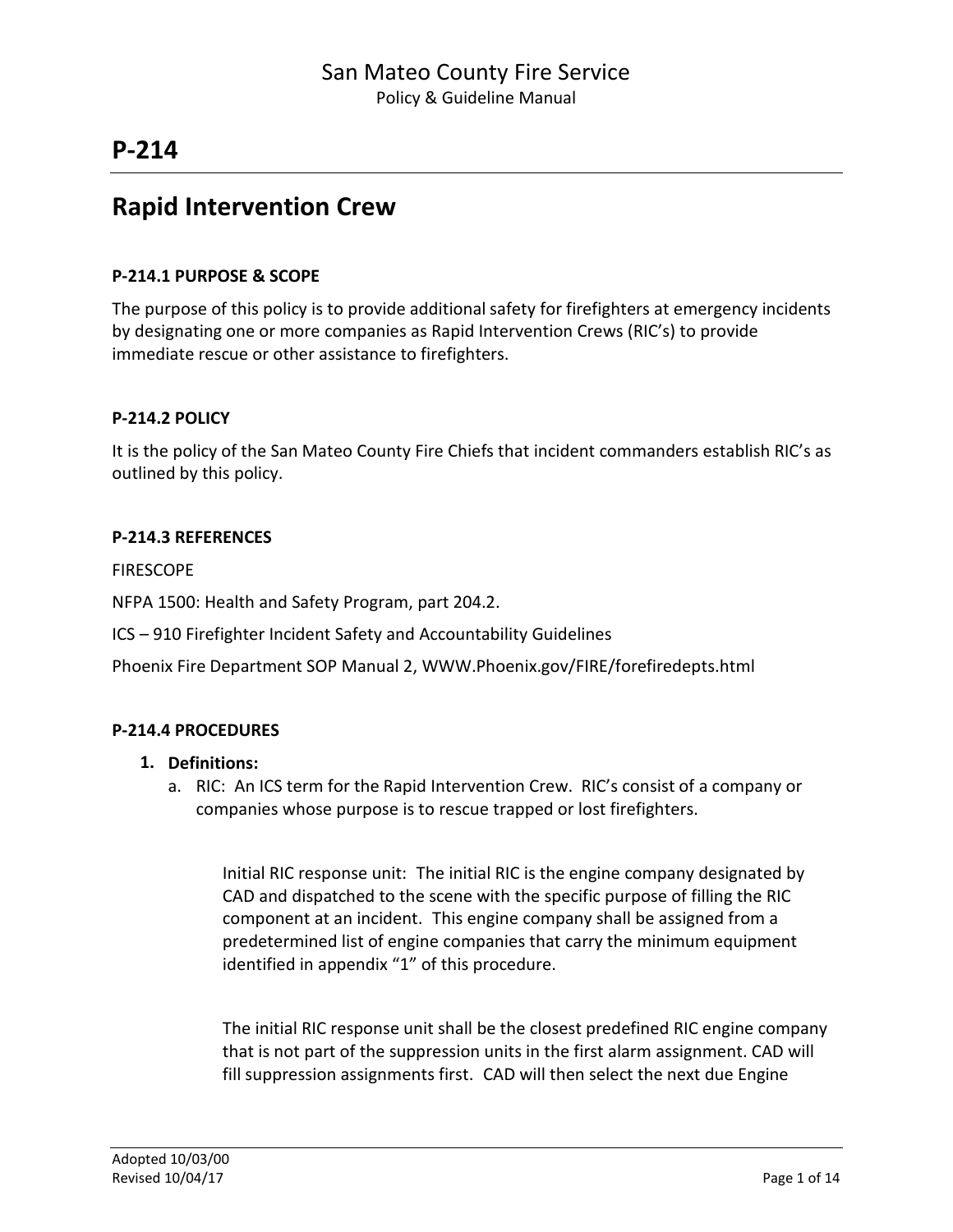Company that is RIC capable from station ordering and assign that engine to fulfill the RIC assignment.

Additional RIC companies shall be assembled from engine and/or truck companies at the incident. These companies shall gather the required equipment from RIC equipped apparatus on scene if the equipment is not carried on their apparatus.

- b. RIC Group Supervisor (RGS): The RGS is the assigned to supervise the Rapid Intervention Crew/Crews. The IC may assign the second due B/C on the  $1^\text{st}$  alarm as the RIC Group Supervisor. This B/C may also be assigned to another ICS position that may help avoid a RIC Deployment. All Chief Officers shall carry the County Authorized RIC Group Supervisor and Air Management Worksheets in the event they are assigned to manage a RIC Deployment.
- c. RIC Component: The RIC Component is the portion of an alarm that is designated to fulfill the RIC assignment. The full RIC component shall consist of a RIC company and a Chief Officer, with a Chief Officer assigned to RGS by the IC from 1<sup>st</sup> or 2<sup>nd</sup> alarm Chief Officers. The RGS role may also be assigned to the Incident Safety Officer in the event of a deployment prior to the assignment of a RGS.
- d. Standby TAC Channel: A tactical radio channel reserved for tactical operations in the event of a RIC deployment. The County Communications Plan designates VFIRE-26 the assigned countywide Standby TAC Channel.

### **2. Dispatch**

a. A RIC Component can be dispatched in one of three ways:

A RIC will be included as part of all Structure Fire assignments.

Any non-Structure Fire assignment when elevated to a second alarm will have a RIC Component in the second alarm response.

Any incident where the IC determines that a RIC response is appropriate, the call will be balanced to a Structure Fire assignment by PSC, which will include the RIC component.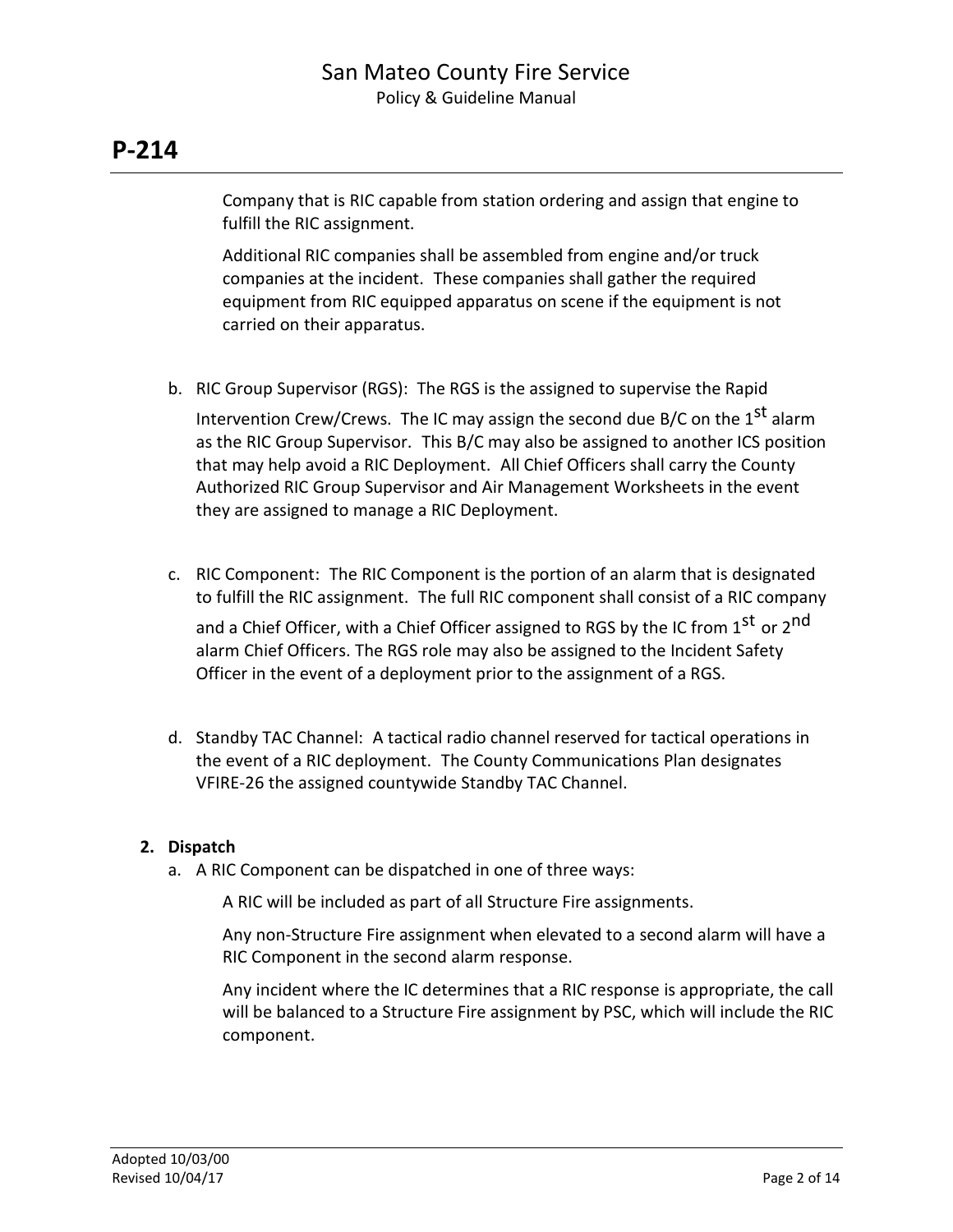### **3. Pre--Deployment**

The following procedures will be followed when the RIC engine arrives on scene:

- a. Upon arrival the Company Officer is to contact the IC via radio and announce "Engine "X" on scene, establishing RIC." RIC Companies shall maintain their unit designators.
- b. Unless otherwise directed by the IC or RGS (if established), the RIC shall cache out their equipment in proximity to the primary entry points of the structure. In the case of a High-Rise Incident, the RIC shall be located in an appropriate location no lower than two floors below the fire floor.
- c. The RIC Officer shall ascertain the location and assignment of companies on the incident in order to be better prepared for a RIC deployment. The RIC Officer shall also size-up the building and the fire conditions and request additional RIC Companies if desired.
- d. The RIC and/or RGS shall take measures to "soften" the building. The tasks associated in softening the building can be done by the RIC if the performance of these tasks doesn't significantly impair their ability to deploy. Where practical, doors should be left open to provide an emergency escape route unless doing so will have a negative effect fire conditions. Target Exit Devices (e.g. portable lights, portable strobes, etc.) should be placed just inside near the base of the open doors. The doors must remain unlocked. In all cases, these secondary assignments to support the RIC Operation shall be managed through Division and Group Supervisors working in conjunction with the Incident Commander.
- e. In no case shall the RIC be assigned to or engage in routine firefighting activities that are not directly related to RIC operations. The RIC assignment shall be maintained. Additional resource needs for the incident shall be filled with companies from Staging.
- f. If not previously established, the IC shall assign a RGS no later than the arrival of units from a second alarm.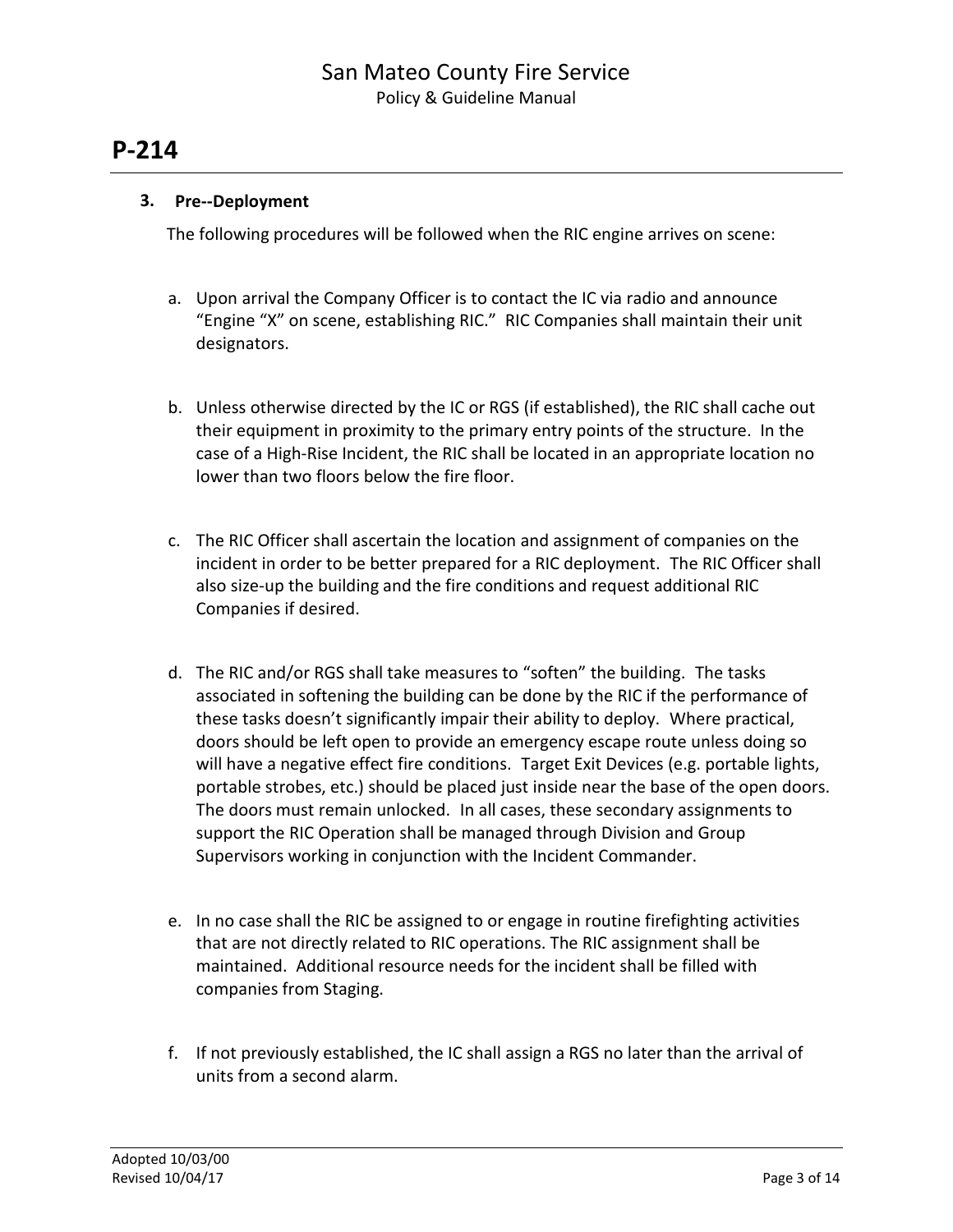- g. The RGS and/or RIC Officer shall consult the Pre-Deployment Checklist on the RGS Worksheet and take appropriate actions when necessary.
- h. The RIC shall be maintained until the IC and the Safety Officer conduct a safety survey of the incident. Part of the survey shall include determining whether an IDLH atmosphere, or other potential hazards, still exists.

### **4. Deployment**

- a. IC's Duties
	- i. Consult the IC position checklist.
	- ii. A RIC deployment will be initiated by a call for help from a lost or trapped firefighter(s), or by any Fireground member who loses contact with the members of their crew, Division, or Group for any reason.
- iii. Upon hearing a Fireground "Mayday", the IC shall immediately acknowledge the Emergency Traffic, announce radio silence, and ask the Firefighter initiating the "Mayday" for his/her name, location, situation, and condition. In the case of a lost/trapped firefighter, the firefighter shall be instructed to activate their PASS device, turn on their flashlight, remain calm, and stay on the current radio channel. The rescue of a trapped or lost firefighter in a burning building is an especially time sensitive event. There is a narrow window of survivability for a firefighter who is low on SCBA air or trapped by an approaching fire. All personnel on the fireground must not delay the reporting of lost personnel or the inability to complete routine accountability reports. All companies that are assigned to assist with the rescue of the "Mayday" Firefighter shall report to the RGS.
- iv. All operational radio traffic not involved with the RIC deployment shall switch to VFIRE-26, the standby TAC channel. When appropriate, an additional standby TAC channel shall be established. Companies in proximity to the lost or trapped Firefighter(s) should be polled to ascertain if they are in a position to assist with the rescue of the Mayday Firefighter while the RIC Company is being deployed.
- v. If not already established, the IC shall assign a RGS (RIC Group Supervisor). If a RGS is not established prior to the "Mayday", the IC should consider assigning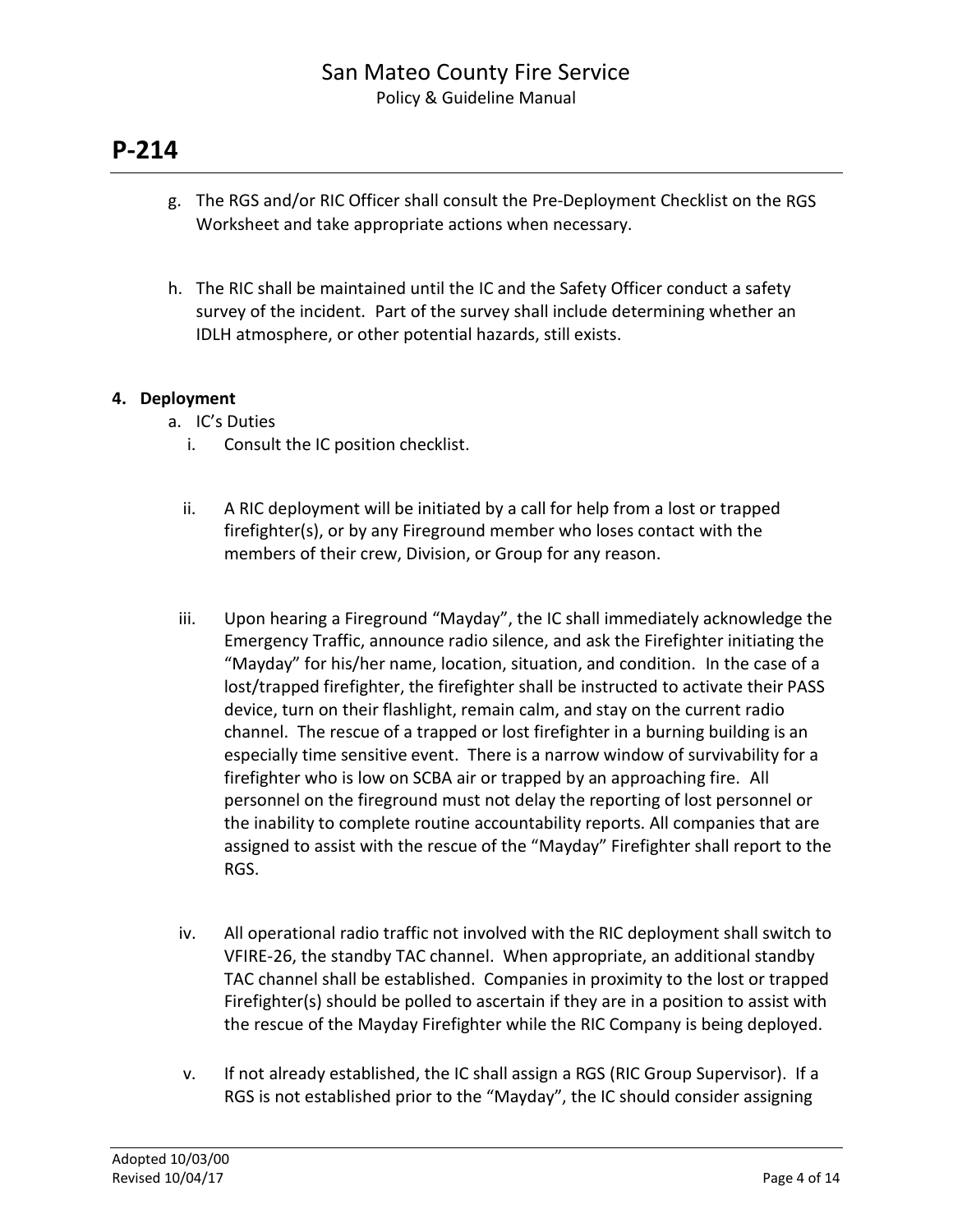either the Safety Officer or the Division Supervisor where the "Mayday" was initiated as the RIC Group Supervisor. Management of the RIC operations shall be transferred to the RGS. The IC will quickly become overwhelmed if he/she tries to manage the RIC deployment and other incident activities at the same time. The IC and the RGS shall maintain operational discipline and manage the activities within their scope of responsibility.

- vi. The IC shall initiate a Personnel Accountability Report (PAR) as soon as possible upon switching the operations to the Standby TAC channel. The IC cannot develop an effective rescue plan until accurate information is available on the number of missing firefighters, their identity, their last reported work area, and which companies are affected.
- vii. The IC shall assign another RIC separate from the ongoing rescue to provide RIC a. coverage for the remaining operations.
- viii. The Command/General staff shall conduct an immediate evaluation of current operations, their effectiveness, and the safety of personnel. Immediate and appropriate actions shall be taken to mitigate the risks associated with the incident.
- ix. The IC shall immediately restructure the Incident Action Plan (IAP) to include a high priority to the Firefighter Rescue Effort.
- x. The IC shall request an additional two alarms and request an ALS medical unit to the scene if one is not already present.
- xi. The IC shall expand the ICS command structure as appropriate to stay ahead of the incident. This action must be proactive and aggressive. Positions to consider are Rehab Group, Deputies to the Incident Commander, Operations Section Chief, RIC Group Supervisor, and Safety Officer.
- xii. The IC shall insure that firefighting positions and activities are not abandoned. A concentrated effort shall be made to reinforce existing positions with an emphasis on controlling the fire in the proximity of the rescue area. In some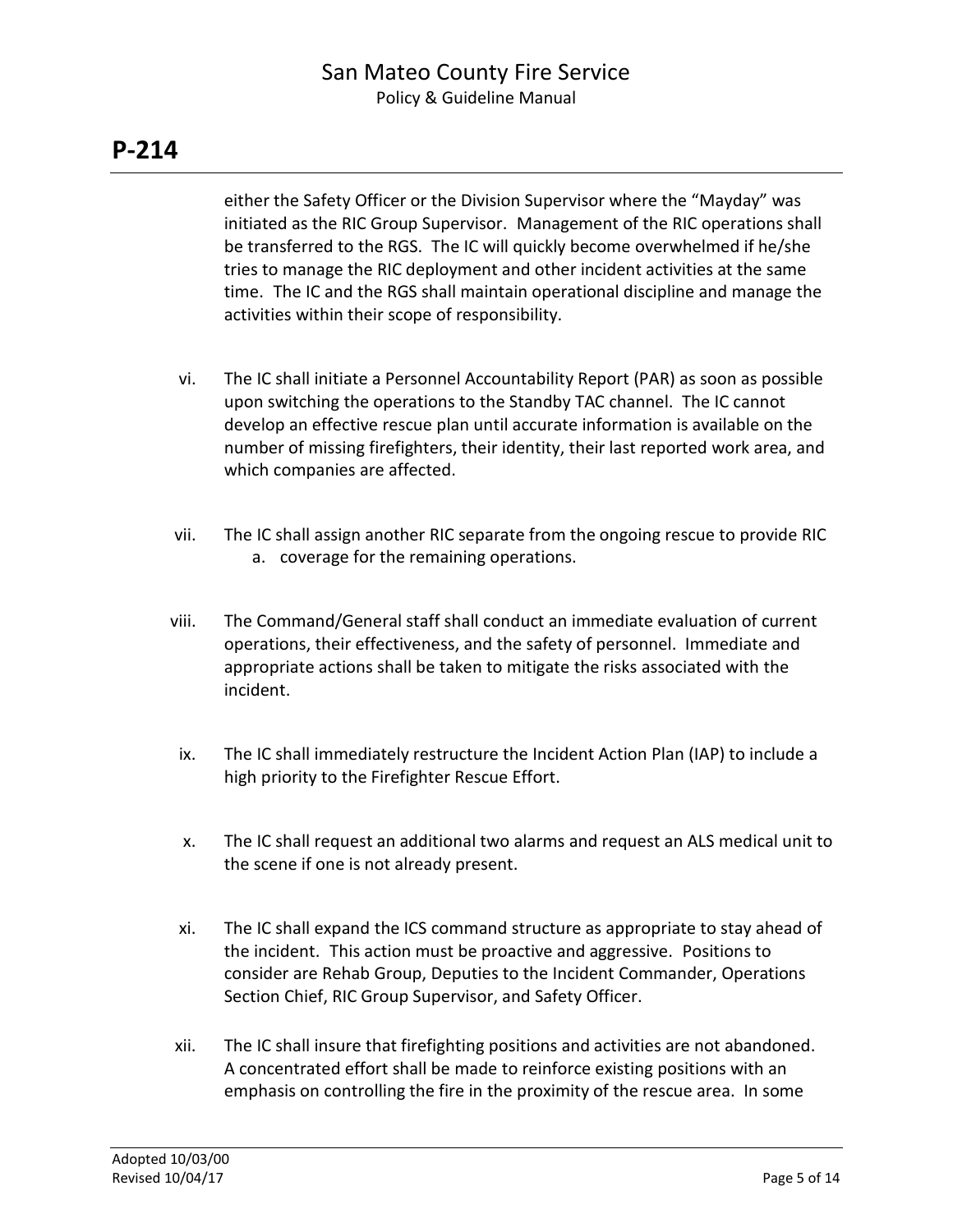cases, it may be necessary to "write off" portions of a building in order to better protect the rescue effort.

- xiii. Insure a County Breathing Support Unit (SCBA refill Unit) is on scene.
- b. RGS (RIC Group Supervisor)'s Duties
	- i. Consult the RGS position checklist.
	- ii. Request additional crews to support the rescue operation (relay rescue). Develop and communicate a rescue plan.
	- iii. Consider alternate exit and entry points for the RIC.
	- iv. Initiate the RGS Air Management Form prior to RIC entry.
	- v. Keep the IC informed of the progress of the rescue.
	- vi. Maintain accountability for all members assigned to the rescue.

### **5. Post Deployment Considerations**

- a. Develop relief schedule for all affected crews.
- b. Assign Chief Officer to develop CSID resources.
- c. For purposes of post incident review; secure and bag all equipment from rescued/LODD firefighters (all their safety gear, PPE, portable radio, hose, nozzle, and any other equipment that was in use at the time.). Document position of pump pressure settings and valves of fire engines, angle and elevation of aerial ladders, extension of outriggers, placement of wheel chocks, layout and size of hose lines, location of ground ladders, etc. Coordinate with LE if crime scene; i.e. arson.
- d. Notify Host Agency Fire Chief of RIC deployment.
- b. Request Fire Investigators for cause and origin and/or agencies designated accident investigators. Scene preservation for all investigating entities. Secure exterior perimeter ASAP.
- c. Continue structural evaluation.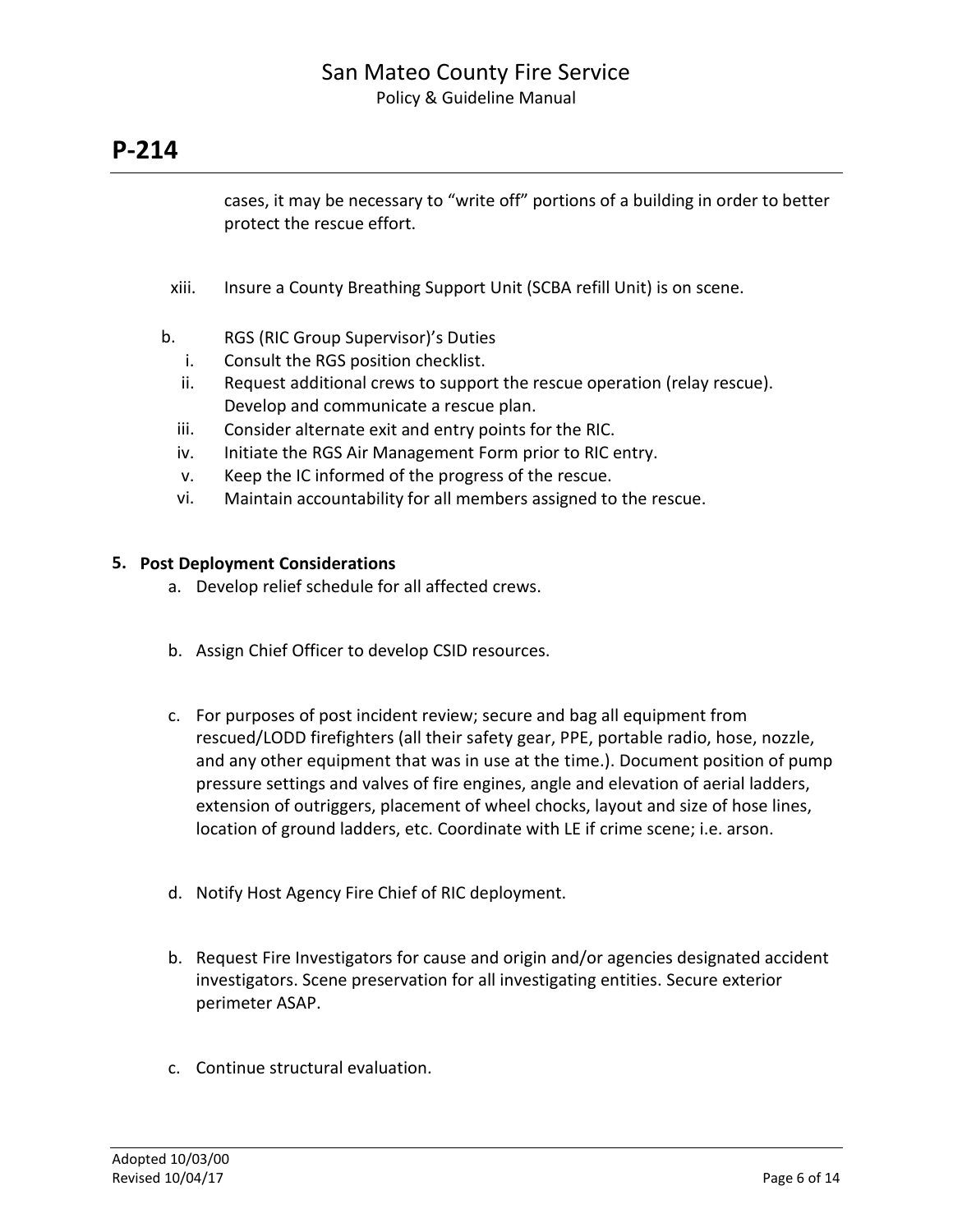- d. Establish Welfare Officer
	- i. FD representative to hospital(s).
	- ii. FD representative to meet with family(s).
	- iii. Consider transportation for member(s) family.
- e. Every rescue action will be investigated and a report sent to the Agency Fire Chief. This investigation will be conducted in close coordination with the IC. Consider using third party non-affected agency for investigation.

### **6. Additional Considerations**

- a. The factors that determine the degree to which Rapid Intervention Crews are formed and deployed are incident-driven. As the incident expands in size or complexity, the Incident Commander shall designate a RIC or multiple RIC's and a RIC Group Supervisor.
- b. The Incident Commander must have a treatment area in position to immediately treat any rescued Firefighters. Medical needs of RIC personnel must also be considered. The Incident Commander must consider the establishment of a Medical Unit to manage the treatment and transport of Incident Personnel.
- c. The RIC Group Supervisor should consider being co-located with the Division Supervisor managing support activities in the area of the deployment. The Incident Commander should also consider an Assistant Safety Officer assigned solely to the Division where the deployment is occurring.
- d. In cases of structural collapse with missing or trapped Firefighters, the Incident Commander must request County US&R Teams to support the incident. The US&R Teams primary function is to provide building shoring or other specialized rescue equipment. Safe, non-technical rescue efforts should not be delayed while these teams mobilize.
- e. The IC will need to control the media early and throughout the incident. Every attempt must be made to manage the release of the identity and condition of the lost Firefighter until the next of kin can be notified. Media film crews should be restricted to areas that are safe and at a distance that will prevent identification of any injured firefighters.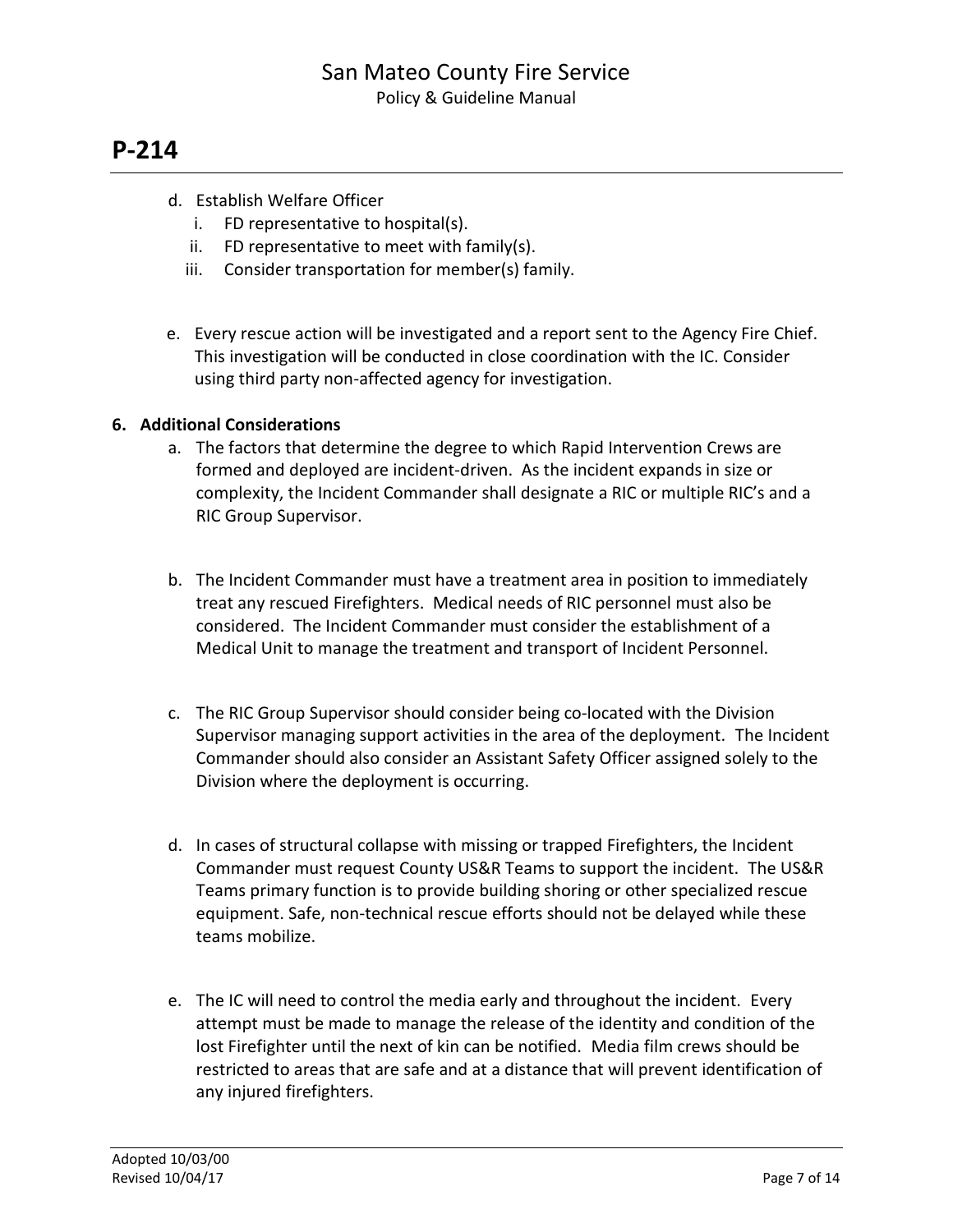- 7. Appendix
	- a. Required minimum equipment list for pre-designated RIC companies.
	- b. RIC Branch Director Worksheet (Critical Fireground Factors to be attached or copied on reverse side).
	- c. RIC Group Sup' Worksheet and RIC Group Sup' Air Mgt Worksheet (these two sheets should be attached or two-sided copy).
	- d. IC/Ops Section Chief RIC Worksheet (Critical Fireground Factors to be attached or copied on reverse side).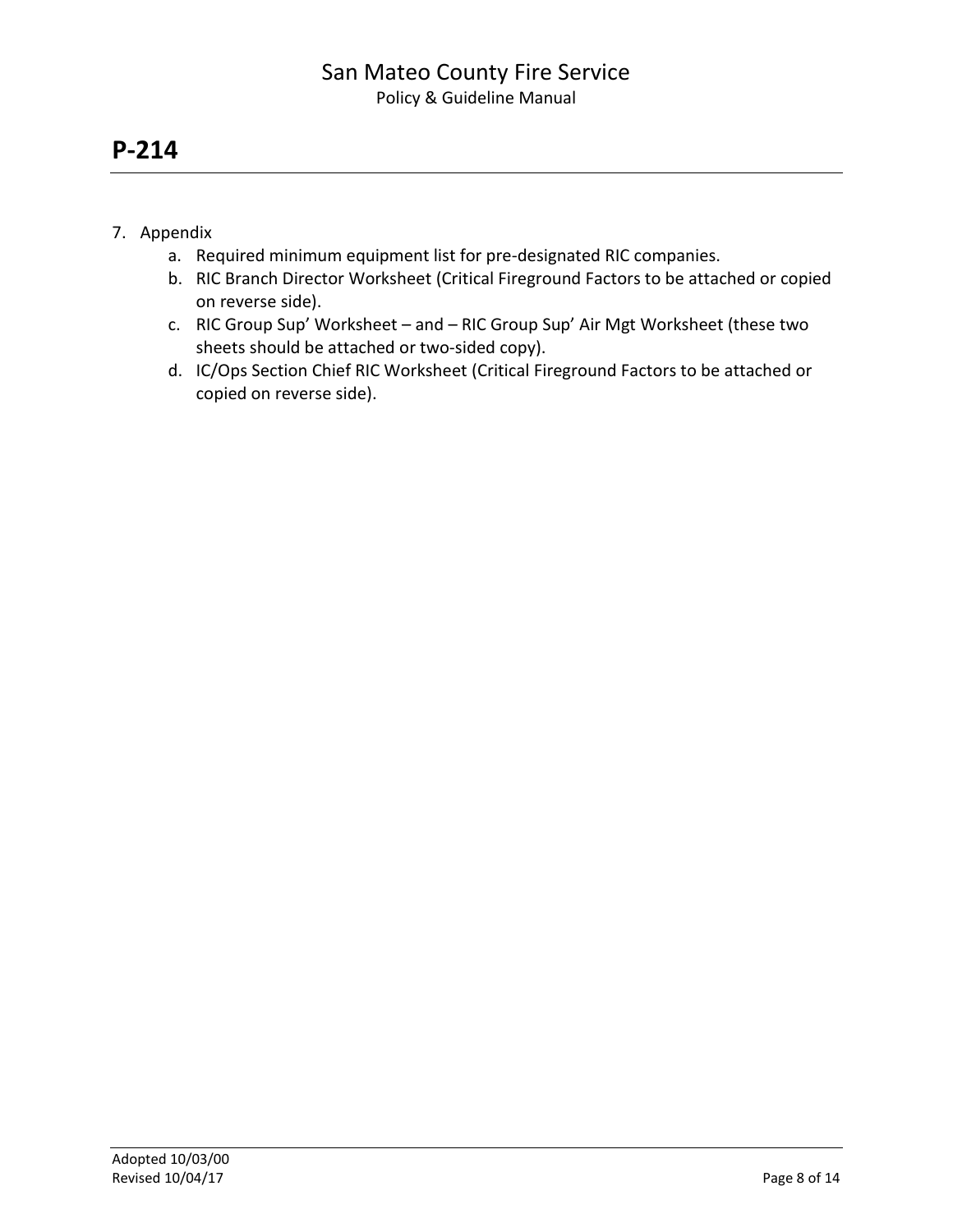| Quantity       | Description                                                                                  |
|----------------|----------------------------------------------------------------------------------------------|
| $\mathbf{1}$   | RIC Air Pack w/ 45 min (min) air cylinder, universal quick fill connection, and              |
|                | face mask.                                                                                   |
| $\mathbf{1}$   | McGuire Sled. This will be wrapped around the RIC Air Pack                                   |
| $\mathbf{1}$   | <b>Thermal Imaging Camera</b>                                                                |
| $\mathbf{1}$   | Gas powered Circular Saw                                                                     |
| 1              | Chain Saw                                                                                    |
| $\mathbf{1}$   | <b>Flathead Axe</b>                                                                          |
| $\mathbf{1}$   | Pick head Axe                                                                                |
| $\mathbf{1}$   | 24" Bolt Cutters                                                                             |
| $\mathbf{1}$   | Sledge Hammer (10lb min)                                                                     |
| $\mathbf{1}$   | <b>Standard Pike Pole</b>                                                                    |
| $\mathbf{1}$   | Haligan Bar                                                                                  |
| $\mathbf{1}$   | Boxlight (Streamlight or equivalent)                                                         |
| $3 - 4$        | Flashlight (Survivor, Streamlight, Pelican, or better). One per crew member.                 |
| $3 - 4$        | Portable Radio w/ Lapel mic. One per crew member.                                            |
| 6              | Door wedges (wood or plastic)                                                                |
| 4              | Strobe lights (battery powered)                                                              |
| $\overline{2}$ | 20' of Red 1" Tubular Webbing                                                                |
| $\overline{2}$ | 15" of Blue 1" Tubular Webbing                                                               |
| $\mathbf{1}$   | 24' Extension Ladder                                                                         |
| $\mathbf{1}$   | 14' Straight Ladder                                                                          |
| $\mathbf{1}$   | <b>Sling MAST Loops</b>                                                                      |
| 4              | Phoenix Loops                                                                                |
| $\mathbf{1}$   | Kershaw National Geographic Knife/Carbineer combo                                            |
| $\mathbf{1}$   | <b>Wire Cutter</b>                                                                           |
| $\mathbf{1}$   | Red Vinyl Salvage Cover for RIC Tool Cache                                                   |
| $\mathbf{1}$   | Large Area Search Bag consisting of: 230' Kevlar Rope (in stuff sack) with 2"                |
|                | metal loops and knots at 20' increments, four $-$ 20' x $\frac{1}{2}$ " lateral search lines |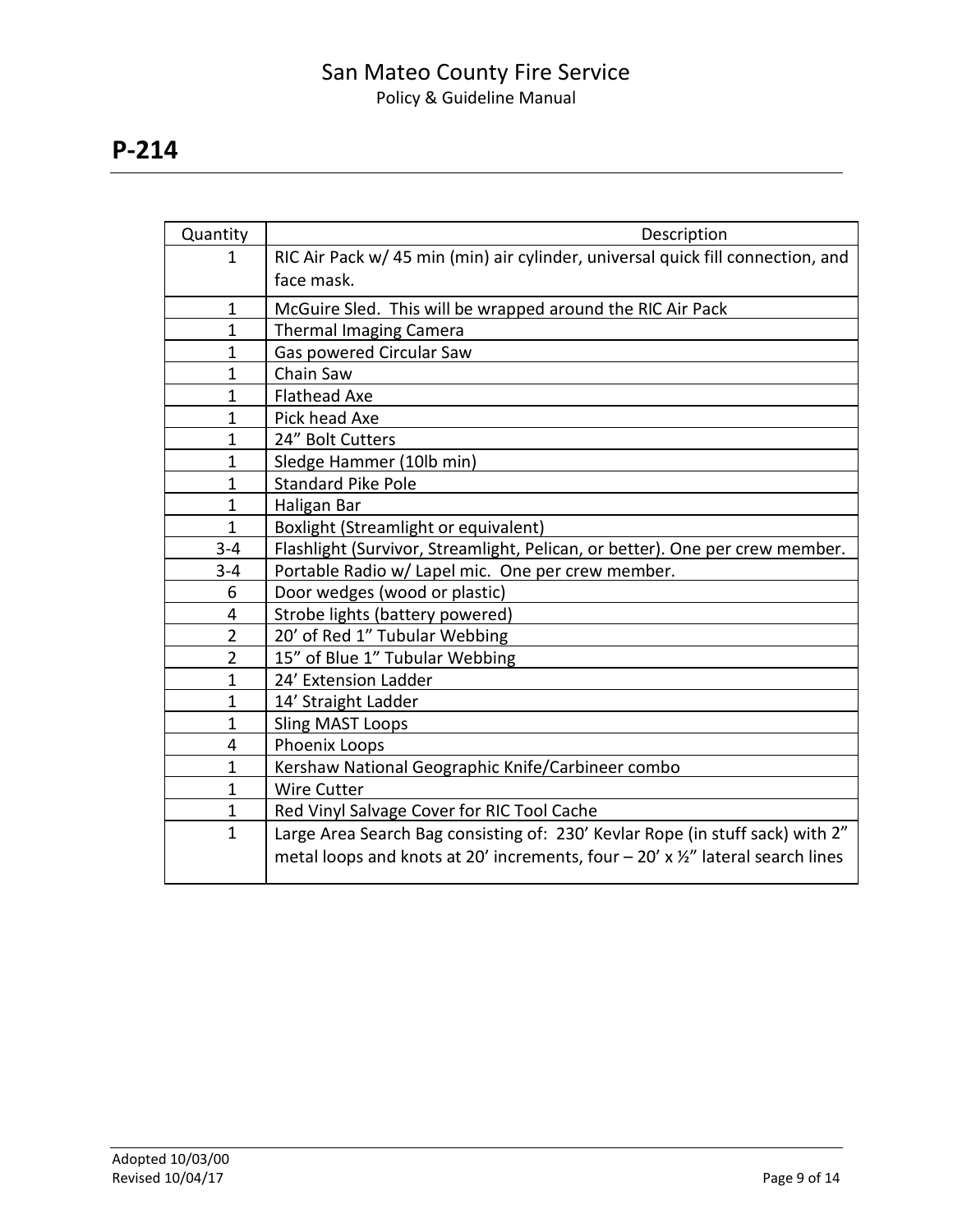### **SAN MATEO COUNTY - RIC BRANCH DIRECTOR WORKSHEET** pg 1

**RIC BRANCH DIRECTOR \_\_\_\_\_\_\_\_\_\_\_\_\_\_\_\_\_\_\_\_\_\_\_\_\_\_\_\_\_\_\_\_\_\_\_\_**

RIC/INITIAL TAC CHANNEL \_\_\_\_\_\_\_\_\_\_\_\_\_\_\_ STANDBY TAC CHANNEL \_\_\_\_\_\_\_\_\_\_\_\_\_\_\_ COMMAND CHANNEL \_\_\_\_\_\_\_\_\_\_\_\_\_ **RIC GROUP SUP' RIC COMPANIES FIREFIGHTER ASSIGNED (ID) REPORTED LOCATION PAR 1 PAR 2 PAR 3 PAR 4 FIREFIGHTER FOUND (ID) LOCATION FOUND TIME FOUND**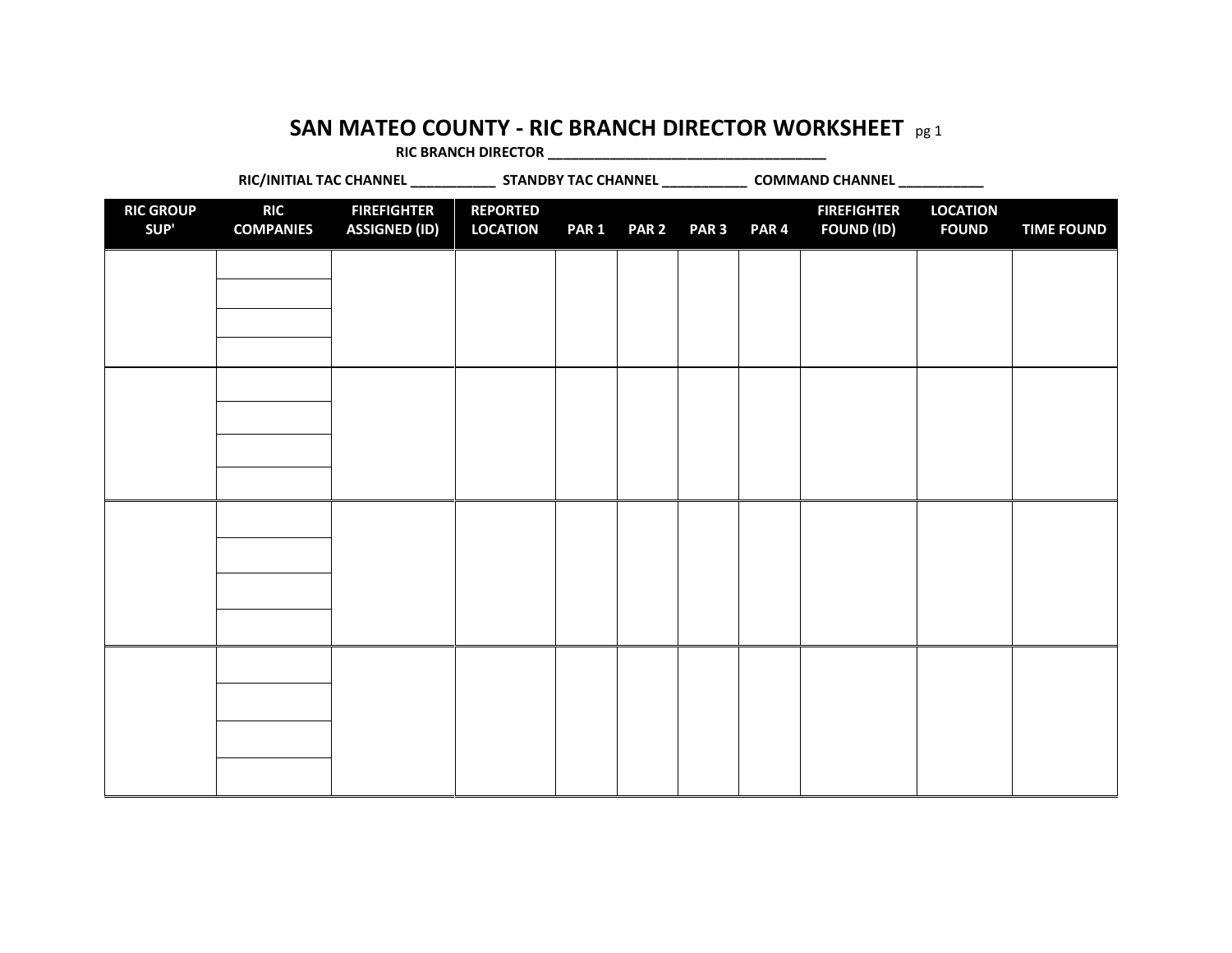### **Critical Fireground Factors**

- $\Box$  Active working Fire, and entry time will be delayed, or there is a loss of "time recognition" by crews or the IC.
- $\Box$  Multiple Companies have been assigned to enter through one entry point.
- $\Box$  Roof Division Companies are being driven off the roof as crews are preparing to go inside.
- $\Box$  Air is being drawn in rapidly in zero visibility and heat is banking down.
- $\Box$  Interior Crews can hear the fire burning above them, but they can't see it.
- $\Box$  Interior Crews are working underneath a mezzanine.
- $\Box$  Crews feel "uncomfortable" with the situation they are in.
- $\Box$  A Crews SCBA low air alarm activates, and they are still searching for the seat of the fire.
- $\Box$  Interior Crews flow water for several minutes and make no progress on the fire.
- $\Box$  Interior Crews hear the sound of roof ventilation operations being conducted behind them.
- $\Box$  Crews are unable to communicate with the Incident Command or Division / Group Supervisors.
- $\Box$  A Crew or crewmember is in trouble, and fails to recognize it. A call for Emergency Traffic is delayed or not initiated.
- $\square$  Crews are deep inside a Commercial Building with 1  $\frac{3}{4}$ " lines rather than 2  $\frac{1}{2}$ " lines.
- $\Box$  Prior to building entry, Fireground Companies and the IC fail to recognize basic construction features that should influence decision making and actions.
- $\Box$  Crews and Commanders are not following the "order model" for communications, or are using terms that are unclear and send mixed messages.
- $\square$  Company Officers are not monitoring the air supply status of their crews, and are not practicing proper air management techniques.
- $\Box$  All members operating on the Fireground fail to evaluate and apply the "Risk Management" Philosophy" to their assignment.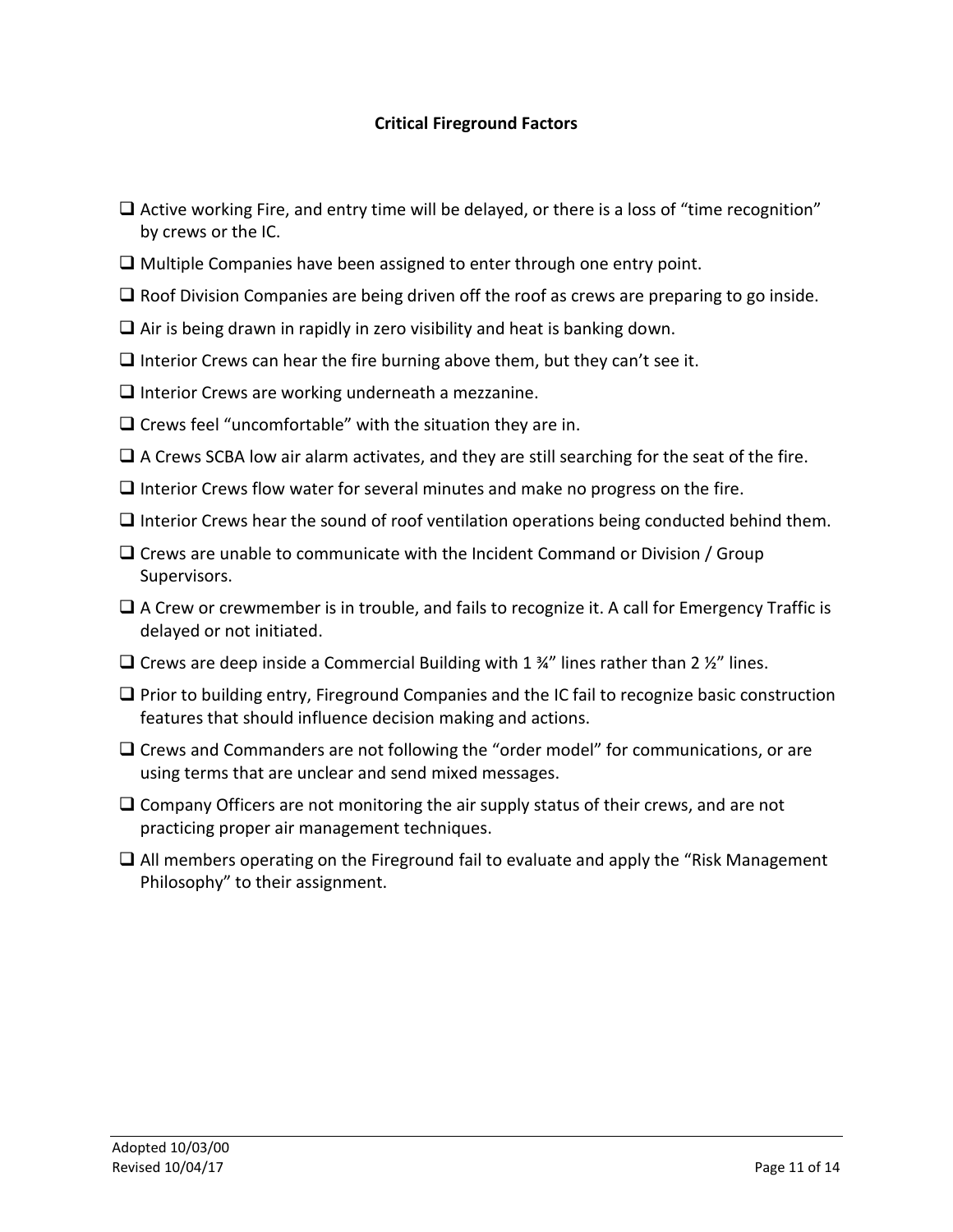**Firefighter Assigned Reported Location**

San Mateo County RIC GROUP SUPERVISOR – pg 1

**Air Management**

This form intended for one missing or trapped firefighter.

| <b>R.I.C.</b><br><b>COMPANY</b> |                              | <b>TIMES</b> | <b>TIMES</b> | <b>PAR REQUEST / UPDATES</b><br><b>PAR - KNOTS - AIR</b> | PAC/CAN*<br>(Firefighter<br>Found)<br>Knots/Location |
|---------------------------------|------------------------------|--------------|--------------|----------------------------------------------------------|------------------------------------------------------|
|                                 | IN                           |              |              |                                                          |                                                      |
|                                 | <b>TURN</b><br><b>AROUND</b> |              |              |                                                          |                                                      |
|                                 | <b>OUT</b>                   |              |              |                                                          |                                                      |
|                                 | IN                           |              |              |                                                          |                                                      |
|                                 | <b>TURN</b><br><b>AROUND</b> |              |              |                                                          |                                                      |
|                                 | <b>OUT</b>                   |              |              |                                                          |                                                      |
|                                 | IN                           |              |              |                                                          |                                                      |
|                                 | <b>TURN</b><br><b>AROUND</b> |              |              |                                                          |                                                      |
|                                 | <b>OUT</b>                   |              |              |                                                          |                                                      |
|                                 | IN                           |              |              |                                                          |                                                      |
|                                 | <b>TURN</b><br><b>AROUND</b> |              |              |                                                          |                                                      |
|                                 | <b>OUT</b>                   |              |              |                                                          |                                                      |

**\*P**ass-device **A**ssessment **C**ommunication / **C**onditions **A**ctions **N**eeds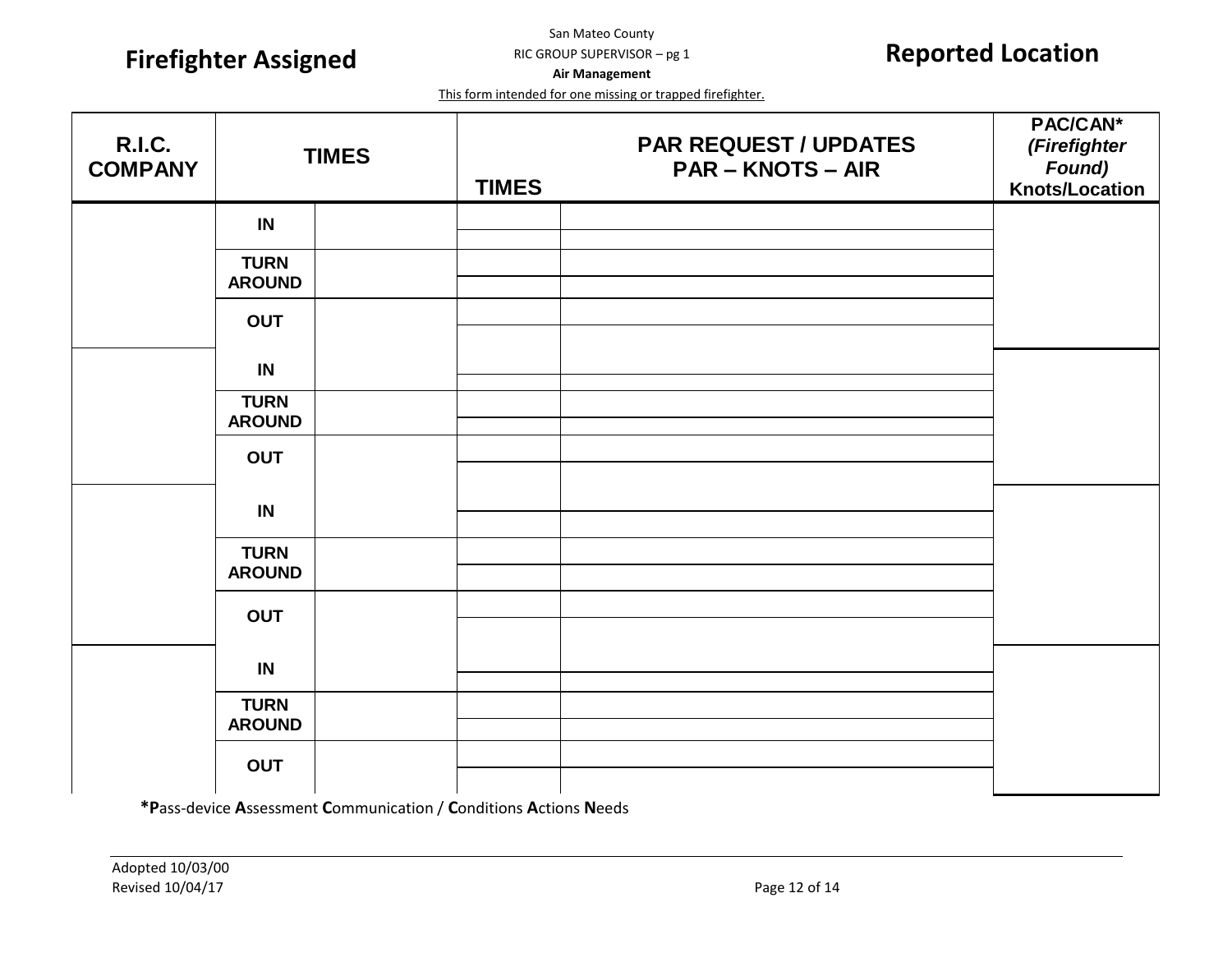### *INCIDENT CLOCK*

| <b>RIC/INTIAL TAC CHANNEL</b>        | <b>STANDBY TAC CHANNEL</b> |                    | <b>COMMAND CHANNEL</b> |  |  |  |
|--------------------------------------|----------------------------|--------------------|------------------------|--|--|--|
| RIC GROUP SUPERVISOR - RIC Worksheet |                            |                    |                        |  |  |  |
| <b>San Mateo County</b>              |                            |                    |                        |  |  |  |
| 90 MINUTES                           | 100 MINUTES                | $\Box$ 110 MINUTES | 120 MINUTES            |  |  |  |
| ப                                    | ப                          |                    | ப                      |  |  |  |
| 50 MINUTES                           | <b>60 MINUTES</b>          | $\Box$ 70 MINUTES  | 80 MINUTES             |  |  |  |
| ப                                    | ப                          |                    | ப                      |  |  |  |
| <b>10 MINUTES</b>                    | 20 MINUTES                 | $\Box$ 30 MINUTES  | <b>40 MINUTES</b>      |  |  |  |
| ⊔.                                   | ப                          |                    | ப                      |  |  |  |

#### **PRE-DEPLOYMENT**

- $\square$  Assemble crew(s) and brief on incident details.
- $\square$  Stage RIC tools and equipment on tarp. Additional tools and equipment as deemed necessary based on the incident.
- $\Box$  Notify I.C. (C.A.N. report) RIC Group "Ready"
- $\square$  Prepare Air Management Worksheet
- $\Box$  Recon the incident scene (apparatus placement, points of entry, alternate doors and windows)
- $\Box$  Consider multiple staging / deployment points for large buildings
- $\Box$  Provide additional means of egress for roof operations or companies operating above the ground floor.
- $\Box$  Remove security bars/devices
- $\square$  Coordinate the opening of doors and windows
- $\Box$  Confirm status of utilities
- $\Box$  Request additional personnel if needed.
- $\square$  Consider critical fire ground factors (risk analysis/see back of form).

### **DEPLOYMENT**

- $\Box$  Start air management of RIC Crew(s)
- $\square$  Consider air management of victim (elapsed time)
- $\Box$  Consider the point of entry for crew/member in trouble.
- $\Box$  Consider the last known location of crew/member in trouble
- $\square$  Establish additional RIC's for relay rescue
- $\square$  Consider additional suppression support for RIC crew deployment
- $\Box$  Monitor air supply.
- $\square$  Consider firefighter fatigue
- $\Box$  Consider alternative exit points
- $\Box$  Provide timely reports (C.A.N.) and PAR's to direct supervisor or Incident Commander
- $\square$  Communicate the rescue plan
- $\square$  Communicate the search plan